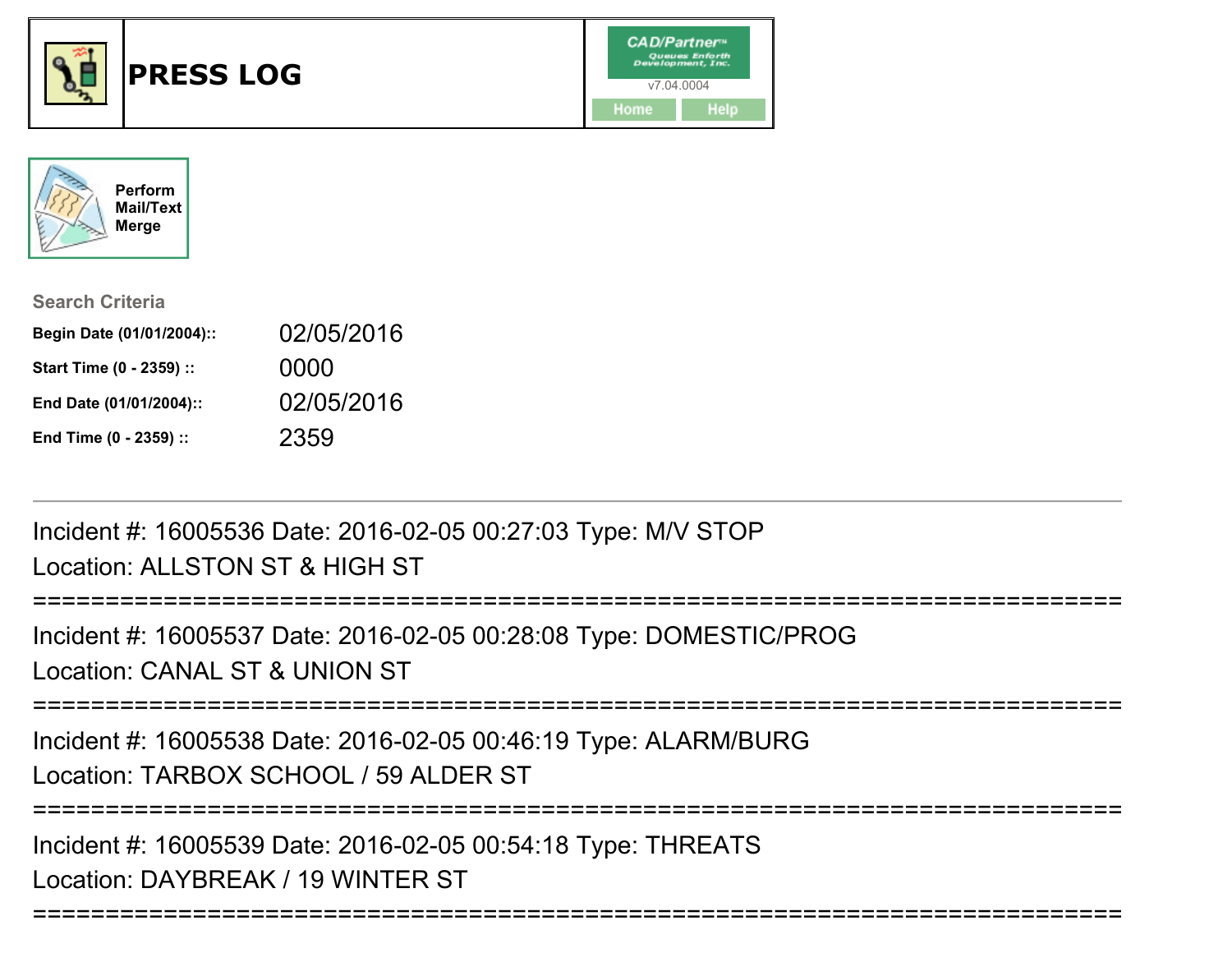Incident #: 16005540 Date: 2016-02-05 01:20:44 Type: ALARMSLocation: LEONARD SCHOOL / 60 ALLEN ST

Incident #: 16005541 Date: 2016-02-05 01:37:16 Type: LARCENY/PASTLocation: TEDESCHIS / S UNION ST

===========================================================================

===========================================================================

Incident #: 16005542 Date: 2016-02-05 01:43:12 Type: ALARMSLocation: PARTHUM SCHOOL / 255 E HAVERHILL ST

===========================================================================

Incident #: 16005543 Date: 2016-02-05 02:04:23 Type: DISTURBANCE

Location: ABBOTT ST & FOSTER ST

===========================================================================

Incident #: 16005544 Date: 2016-02-05 02:36:43 Type: M/V STOP

Location: ANDOVER ST & STATE ST

===========================================================================

Incident #: 16005545 Date: 2016-02-05 02:39:41 Type: M/V STOPLocation: ANDOVER ST & PARKER ST

===========================================================================

Incident #: 16005546 Date: 2016-02-05 02:42:14 Type: M/V STOP

Location: AMES ST & LOWELL ST

===========================================================================

Incident #: 16005547 Date: 2016-02-05 02:45:39 Type: M/V STOPLocation: AMES ST & OHIO AV

===========================================================================

Incident #: 16005548 Date: 2016-02-05 02:49:55 Type: MEDIC SUPPORTLocation: 226 BAILEY ST #3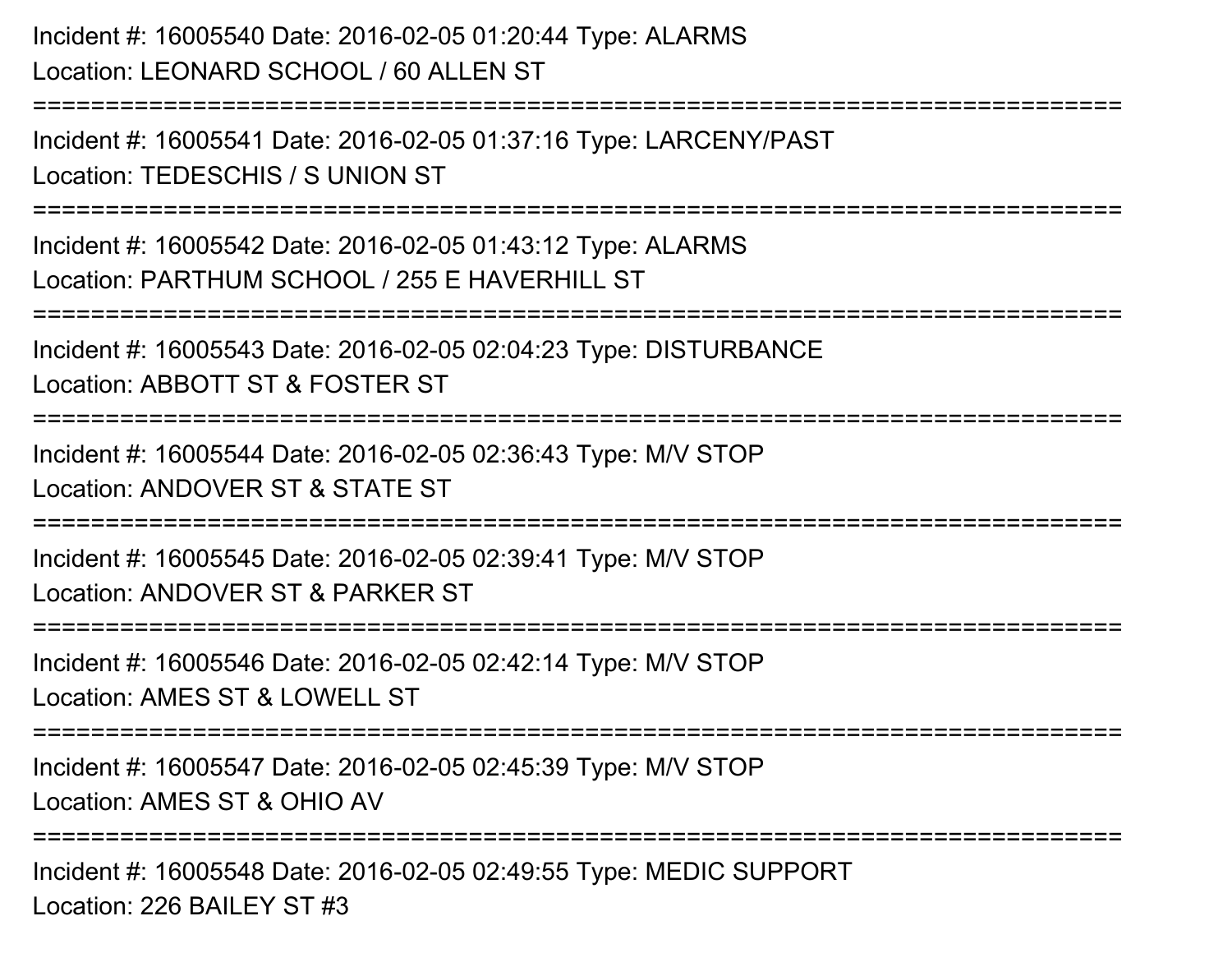Incident #: 16005549 Date: 2016-02-05 03:28:38 Type: AUTO ACC/PILocation: CURRANT HILL RD & RESERVOIR ST

===========================================================================Incident #: 16005550 Date: 2016-02-05 03:44:30 Type: M/V STOPLocation: ARLINGTON ST & HAMPSHIRE ST===========================================================================Incident #: 16005551 Date: 2016-02-05 03:49:03 Type: M/V STOPLocation: BROADWAY & WATER ST===========================================================================Incident #: 16005552 Date: 2016-02-05 04:12:10 Type: M/V STOP Location: CENTRAL CATHOLIC HIGH SCHOOL / 300 HAMPSHIRE ST===========================================================================Incident #: 16005553 Date: 2016-02-05 04:13:55 Type: B&E/PROGLocation: ENTERPRISE RENT A CAR / 660 S UNION ST===========================================================================Incident #: 16005554 Date: 2016-02-05 04:16:25 Type: MEDIC SUPPORTLocation: 33 PORTLAND ST FL 3===========================================================================Incident #: 16005555 Date: 2016-02-05 04:44:55 Type: STOL/MV/PASLocation: 34 DURSO AV===========================================================================Incident #: 16005556 Date: 2016-02-05 05:02:06 Type: M/V STOPLocation: CENTRAL BRIDGE / 0 MERRIMACK ST===========================================================================

Incident #: 16005557 Date: 2016-02-05 05:23:32 Type: ALARM/BURG

 $\mathcal{L}$  and  $\mathcal{L}$  sheriffer  $\mathcal{L}$  is  $\mathcal{L}$  sheriffer  $\mathcal{L}$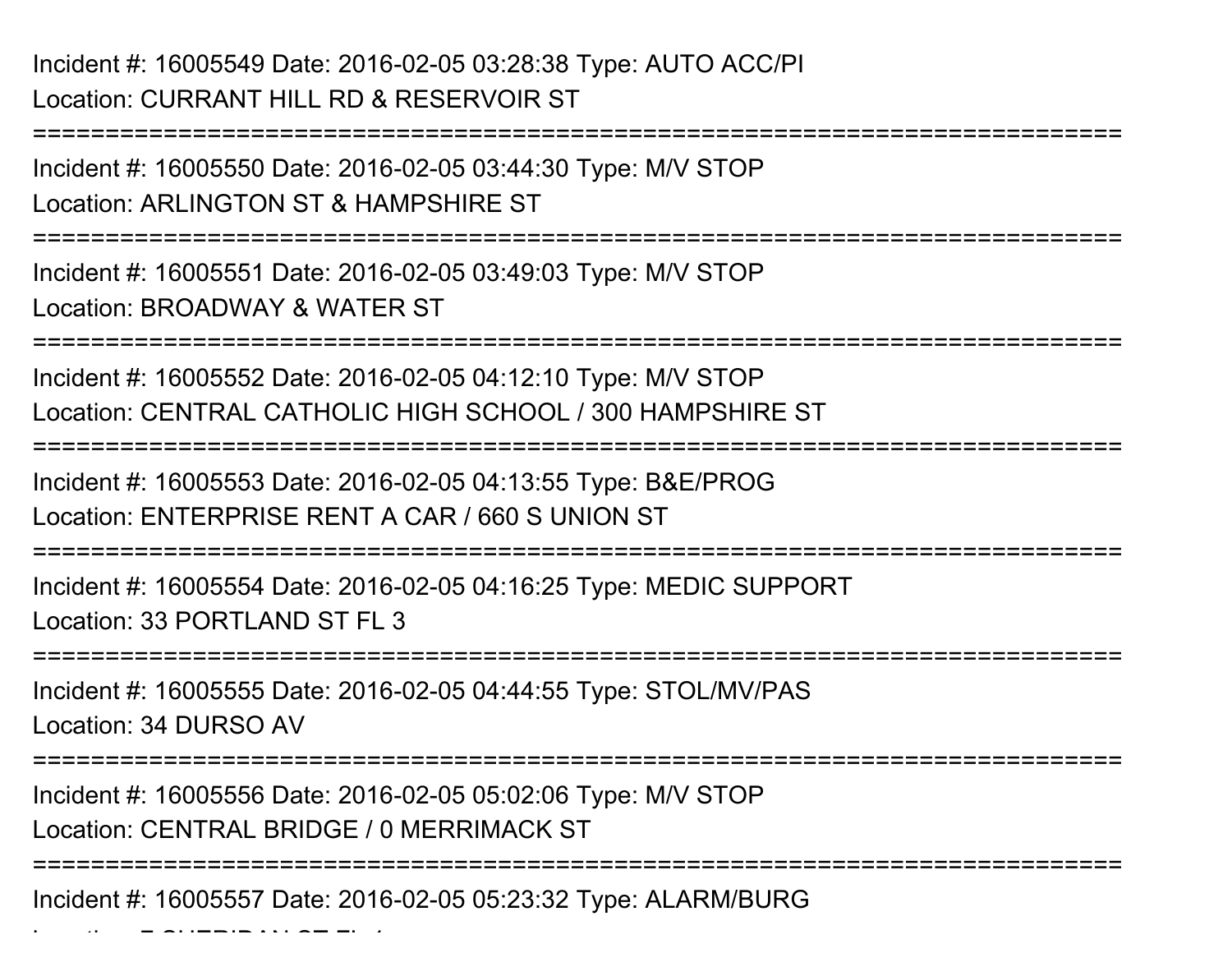===========================================================================

Incident #: 16005558 Date: 2016-02-05 06:46:22 Type: LARCENY/PASTLocation: 130 F HAVERHILL ST

===========================================================================

Incident #: 16005559 Date: 2016-02-05 06:53:32 Type: AUTO ACC/NO PILocation: 358 LOWELL ST

===========================================================================

Incident #: 16005560 Date: 2016-02-05 07:09:30 Type: MAL DAMAGELocation: DUNKIN DONUTS / 63 S UNION ST

**========================** 

Incident #: 16005561 Date: 2016-02-05 07:12:24 Type: PARK & WALKLocation: BROADWAY & HAVERHILL ST

===========================================================================

Incident #: 16005562 Date: 2016-02-05 07:21:13 Type: MEDIC SUPPORT

Location: 9 SUMMER ST #S 111

===========================================================================

Incident #: 16005563 Date: 2016-02-05 07:23:46 Type: B&E/MV/PASTLocation: 134 PROSPECT ST

===========================================================================

Incident #: 16005564 Date: 2016-02-05 07:29:55 Type: AUTO ACC/PILocation: S BROADWAY & SHATTUCK ST

===========================================================================

===========================================================================

Incident #: 16005565 Date: 2016-02-05 07:46:38 Type: ALARMS

Location: RUSSO RESIDENCE / 23 CORBETT RD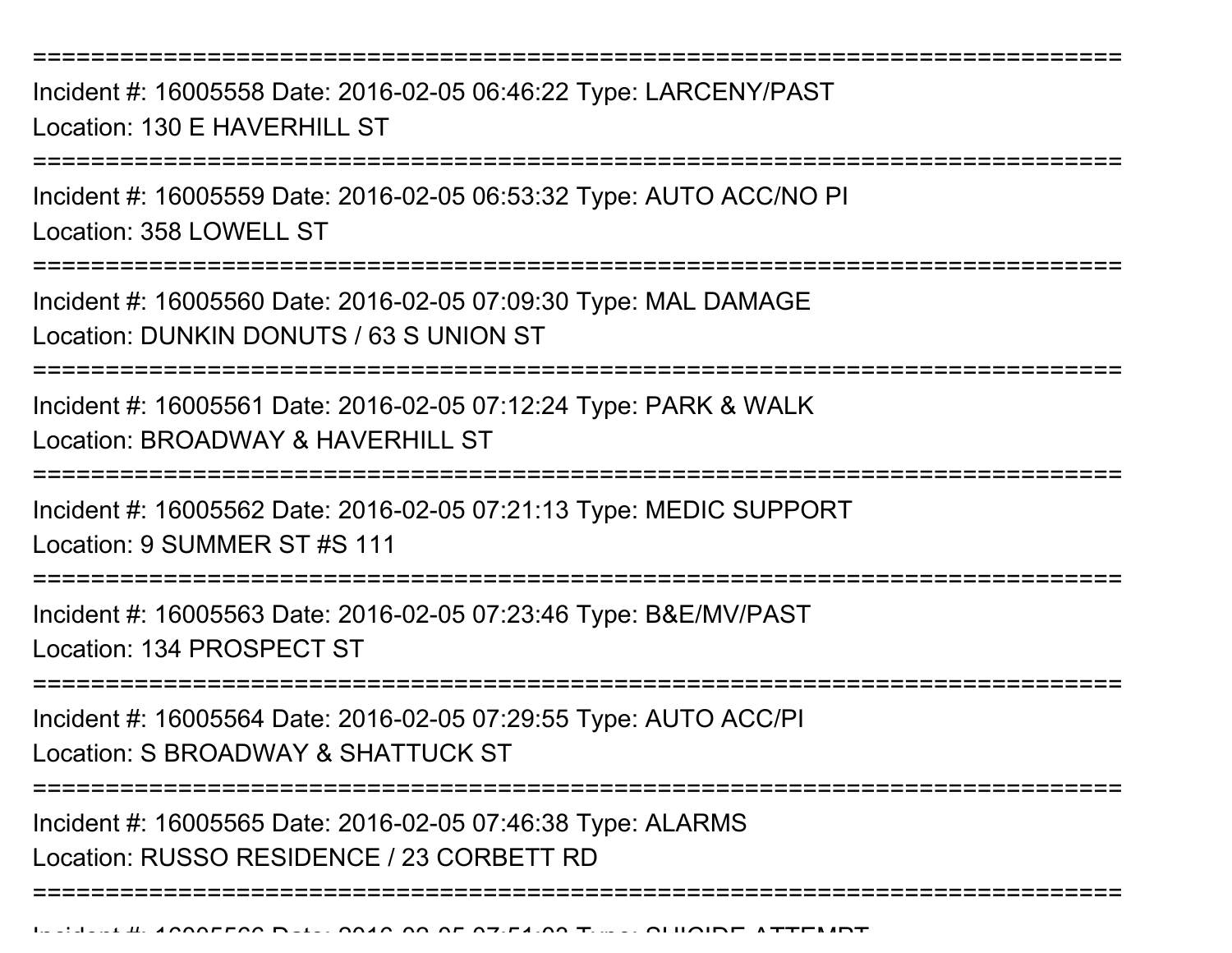Location: 437 S BROADWAY FL 1

Incident #: 16005567 Date: 2016-02-05 07:55:25 Type: ALARMSLocation: KISAIS BOUTIQUE / 97 S BROADWAY

===========================================================================

===========================================================================

Incident #: 16005568 Date: 2016-02-05 08:12:10 Type: M/V STOPLocation: ANDOVER ST & PARKER ST

```
===========================================================================
```
Incident #: 16005569 Date: 2016-02-05 08:25:14 Type: MEDIC SUPPORTLocation: LAZARUS HOUSE / 48 HOLLY ST

===========================================================================

Incident #: 16005570 Date: 2016-02-05 08:26:10 Type: MEDIC SUPPORTLocation: 19 DURHAM ST

===========================================================================

Incident #: 16005571 Date: 2016-02-05 08:42:15 Type: M/V STOPLocation: 248 BROADWAY

```
=======================
```
Incident #: 16005572 Date: 2016-02-05 08:54:56 Type: LARCENY/PASTLocation: 333 WINTHROP AV

===========================================================================

Incident #: 16005573 Date: 2016-02-05 08:57:45 Type: M/V STOP

Location: BROADWAY & TREMONT ST

===========================================================================

===========================================================================

Incident #: 16005574 Date: 2016-02-05 08:58:51 Type: M/V STOPLocation: BROADWAY & HAVERHILL ST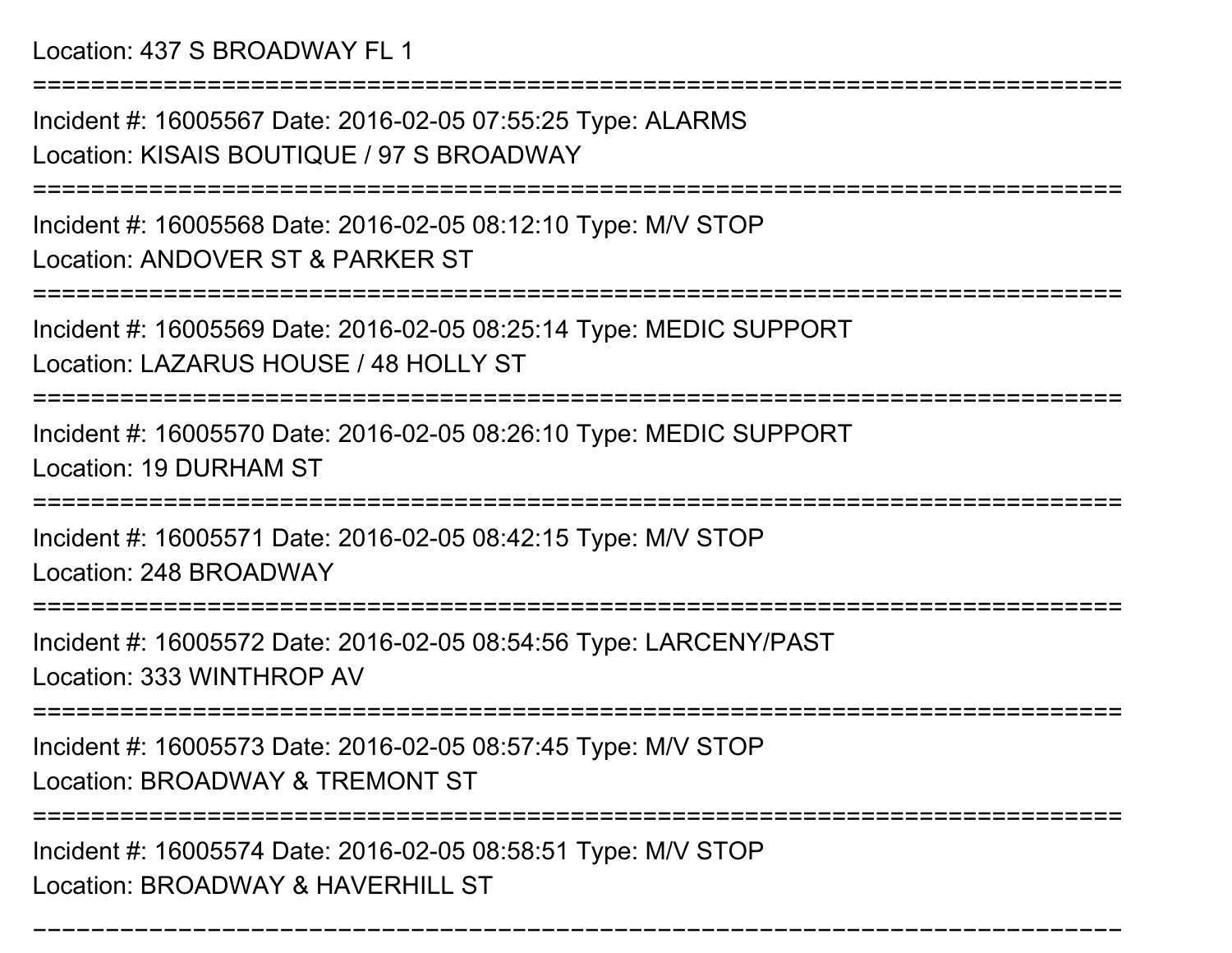Incident #: 16005575 Date: 2016-02-05 09:08:07 Type: LOST PROPERTYLocation: 45 BROADWAY #511

Incident #: 16005576 Date: 2016-02-05 09:34:08 Type: TOW OF M/VLocation: 100 BAILEY ST

===========================================================================

===========================================================================

Incident #: 16005577 Date: 2016-02-05 09:40:13 Type: ALARM/BURGLocation: 308 LOWELL

===========================================================================

Incident #: 16005578 Date: 2016-02-05 10:00:14 Type: AUTO ACC/NO PILocation: HAVERHILL ST & UNION ST

===========================================================================

Incident #: 16005579 Date: 2016-02-05 10:07:24 Type: TOW OF M/V

Location: FARNHAM ST & S UNION ST

===========================================================================

Incident #: 16005580 Date: 2016-02-05 10:11:09 Type: AUTO ACC/NO PILocation: 265 ESSEX ST

===========================================================================

Incident #: 16005581 Date: 2016-02-05 10:18:05 Type: WARRANT SERVELocation: 210 MERRIMACK ST

========================

Incident #: 16005582 Date: 2016-02-05 10:33:16 Type: B&E/PASTLocation: 32 S BOWDOIN ST

===========================================================================

Incident #: 16005583 Date: 2016-02-05 10:39:16 Type: TOW OF M/VLocation: DORCHESTER ST & PHILLIPS ST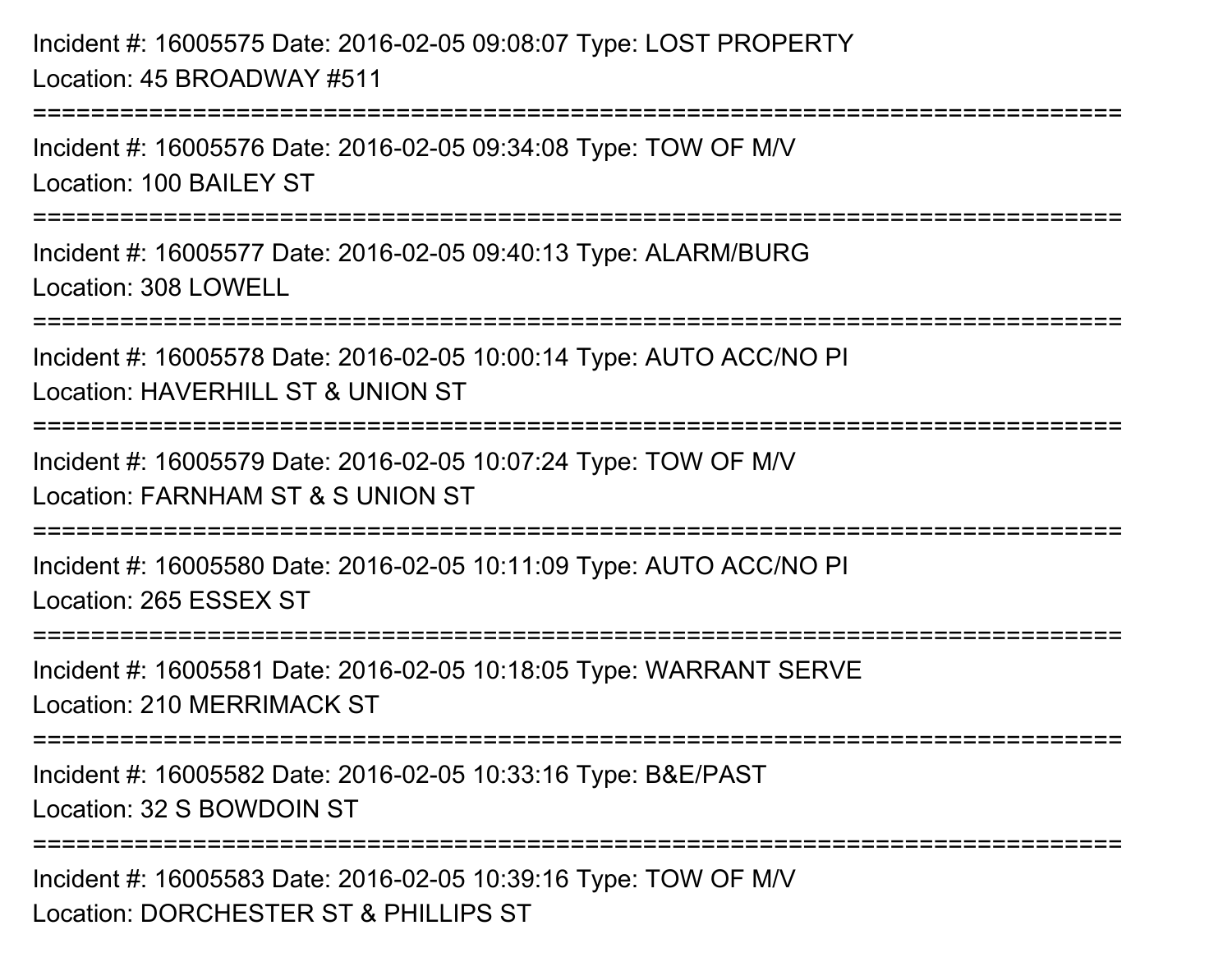===========================================================================Incident #: 16005584 Date: 2016-02-05 10:42:55 Type: M/V STOPLocation: DORCHESTER ST & WINTHROP AV===========================================================================Incident #: 16005585 Date: 2016-02-05 10:44:10 Type: M/V STOPLocation: 50 BROADWAY===========================================================================Incident #: 16005586 Date: 2016-02-05 10:46:10 Type: AUTO ACC/NO PILocation: AMES ST & RIVERSIDE DR===========================================================================Incident #: 16005587 Date: 2016-02-05 10:46:14 Type: SERVE 209ALocation: 12 FLORENCE AV===========================================================================Incident #: 16005588 Date: 2016-02-05 10:53:56 Type: HIT & RUN M/VLocation: 121 CROSS ST===========================================================================Incident #: 16005589 Date: 2016-02-05 10:55:37 Type: M/V STOPLocation: BROOK ST & NEWBURY ST===========================================================================Incident #: 16005590 Date: 2016-02-05 11:01:06 Type: AUTO ACC/NO PILocation: 453 LOWELL ST ===========================================================================Incident #: 16005592 Date: 2016-02-05 11:02:07 Type: AUTO ACC/NO PILocation: AMES ST & HAVERHILL ST ===========================================================================

Incident #: 16005591 Date: 2016-02-05 11:02:14 Type: INVESTIGATION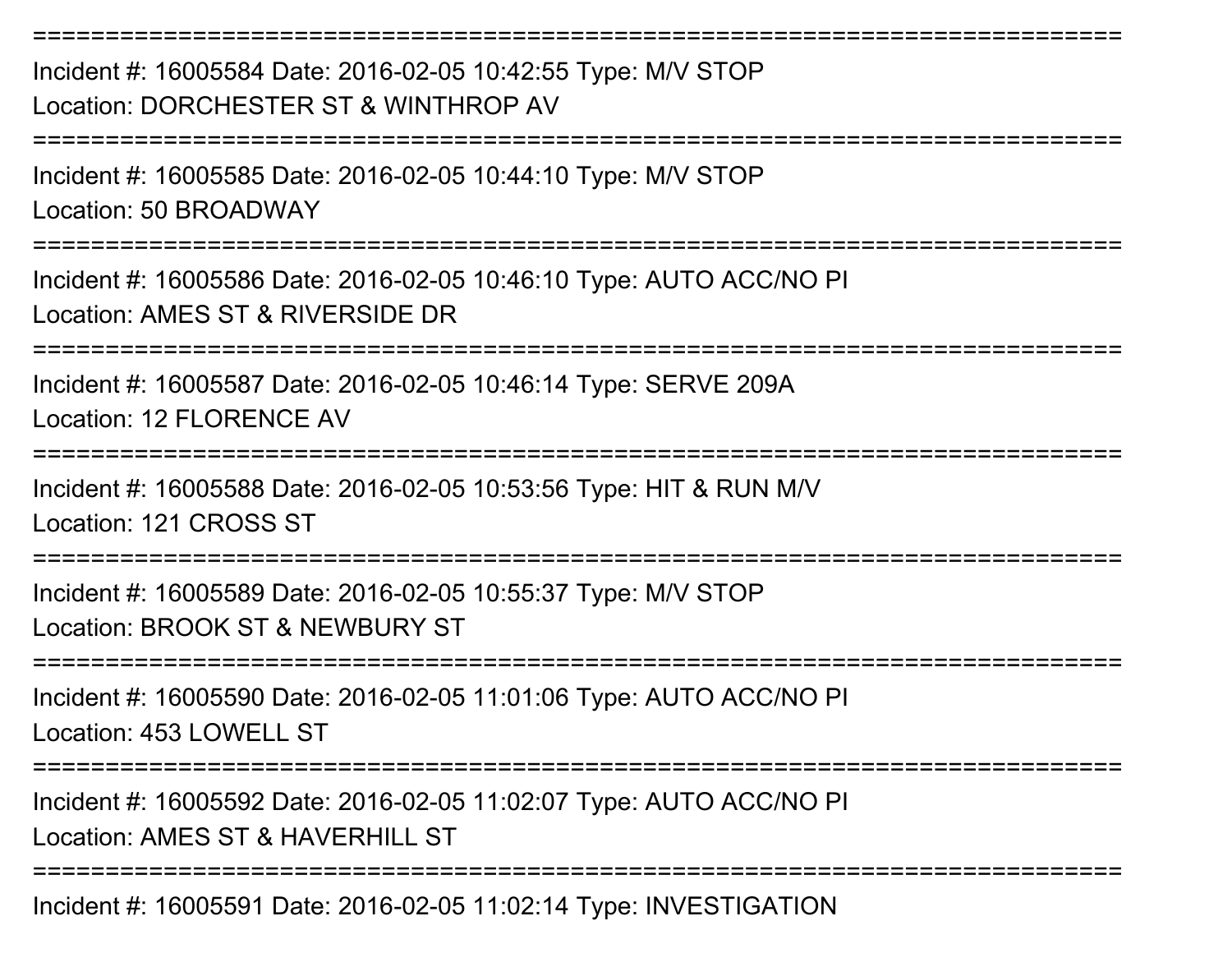Incident #: 16005593 Date: 2016-02-05 11:07:28 Type: AUTO ACC/NO PILocation: FRANKLIN ST & LOWELL ST

===========================================================================

===========================================================================

Incident #: 16005594 Date: 2016-02-05 11:09:11 Type: AUTO ACC/NO PILocation: AMESBURY ST & CANAL ST

===========================================================================

Incident #: 16005596 Date: 2016-02-05 11:22:43 Type: B&E/MV/PASTLocation: 58 SALEM ST

===========================================================================

Incident #: 16005595 Date: 2016-02-05 11:25:05 Type: AUTO ACC/NO PILocation: 121 FRANKLIN ST

===========================================================================

Incident #: 16005597 Date: 2016-02-05 11:26:29 Type: AUTO ACC/NO PILocation: LAWRENCE & MAPLE

===========================================================================

Incident #: 16005598 Date: 2016-02-05 11:33:07 Type: WIRE DOWNLocation: 59 E PLEASANT ST

===========================================================================

Incident #: 16005599 Date: 2016-02-05 11:35:23 Type: KEEP PEACE

Location: 206 AMESBURY ST

Incident #: 16005601 Date: 2016

===========================================================================

Incident #: 16005600 Date: 2016-02-05 11:37:55 Type: LARCENY/PASTLocation: 200 COMMON ST

===========================================================================

0 00 05 11:40:46 Type: AUTO ACC/NO PI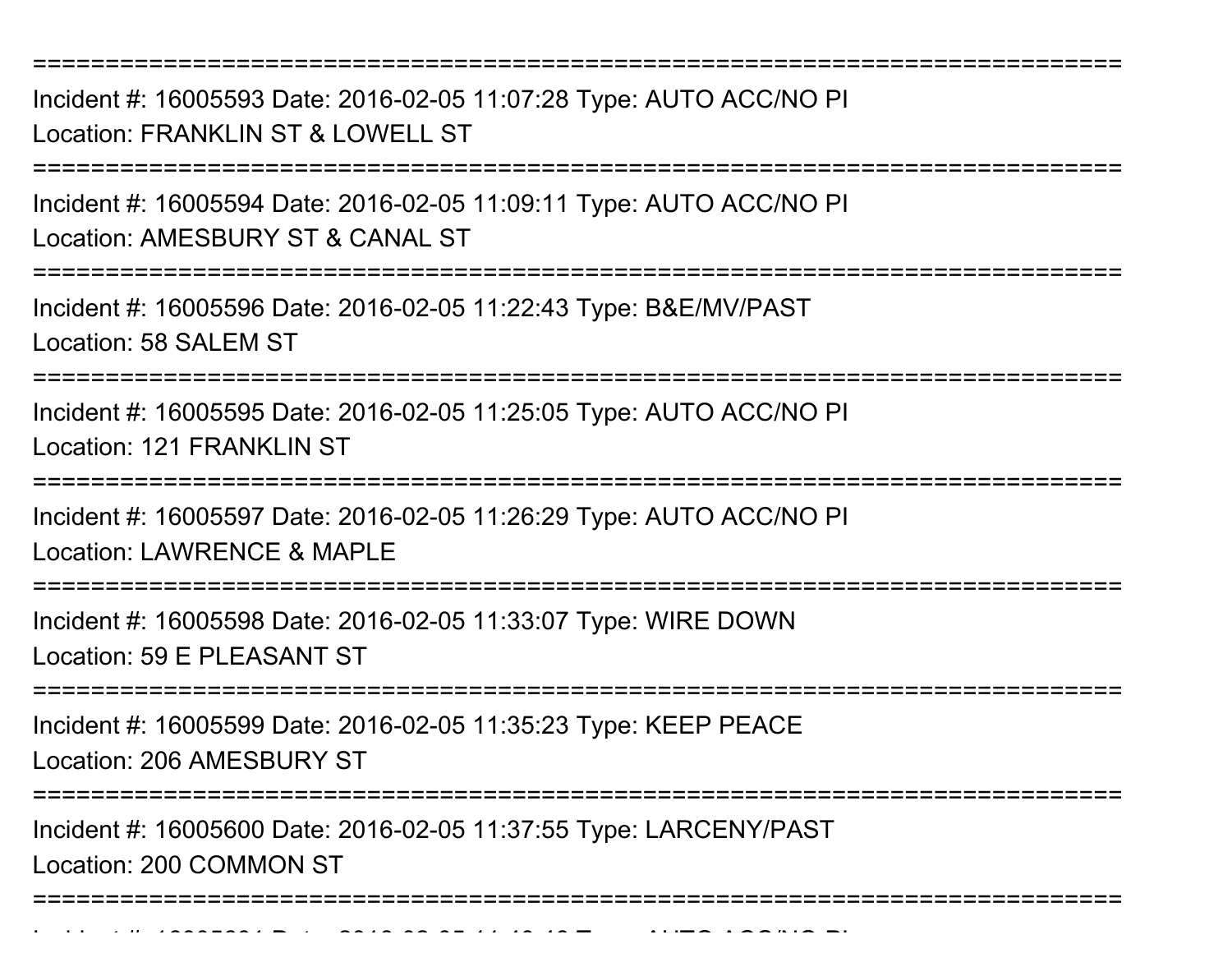## Location: MT VERNON ST & S BROADWAY

Incident #: 16005602 Date: 2016-02-05 11:41:14 Type: AUTO ACC/NO PILocation: RIVER POINTE WY & WINTHROP AV

===========================================================================

===========================================================================

Incident #: 16005603 Date: 2016-02-05 11:44:34 Type: E911 HANGUPLocation: 117 NEWTON ST

===========================================================================

Incident #: 16005604 Date: 2016-02-05 11:47:19 Type: WIRE DOWNLocation: 110 CROSS ST

===========================================================================

Incident #: 16005605 Date: 2016-02-05 12:02:10 Type: AUTO ACC/NO PILocation: 56 PARK ST

===========================================================================

Incident #: 16005606 Date: 2016-02-05 12:04:17 Type: WIRE DOWNLocation: 291 HOWARD ST

===========================================================================

Incident #: 16005607 Date: 2016-02-05 12:04:40 Type: AUTO ACC/UNK PILocation: FRANKLIN ST & LOWELL ST

===========================================================================

Incident #: 16005608 Date: 2016-02-05 12:09:35 Type: AUTO ACC/NO PILocation: MERRIMACK ST & S BROADWAY

===========================================================================

Incident #: 16005609 Date: 2016-02-05 12:15:12 Type: DISABLED MVLocation: CENTRAL BRIDGE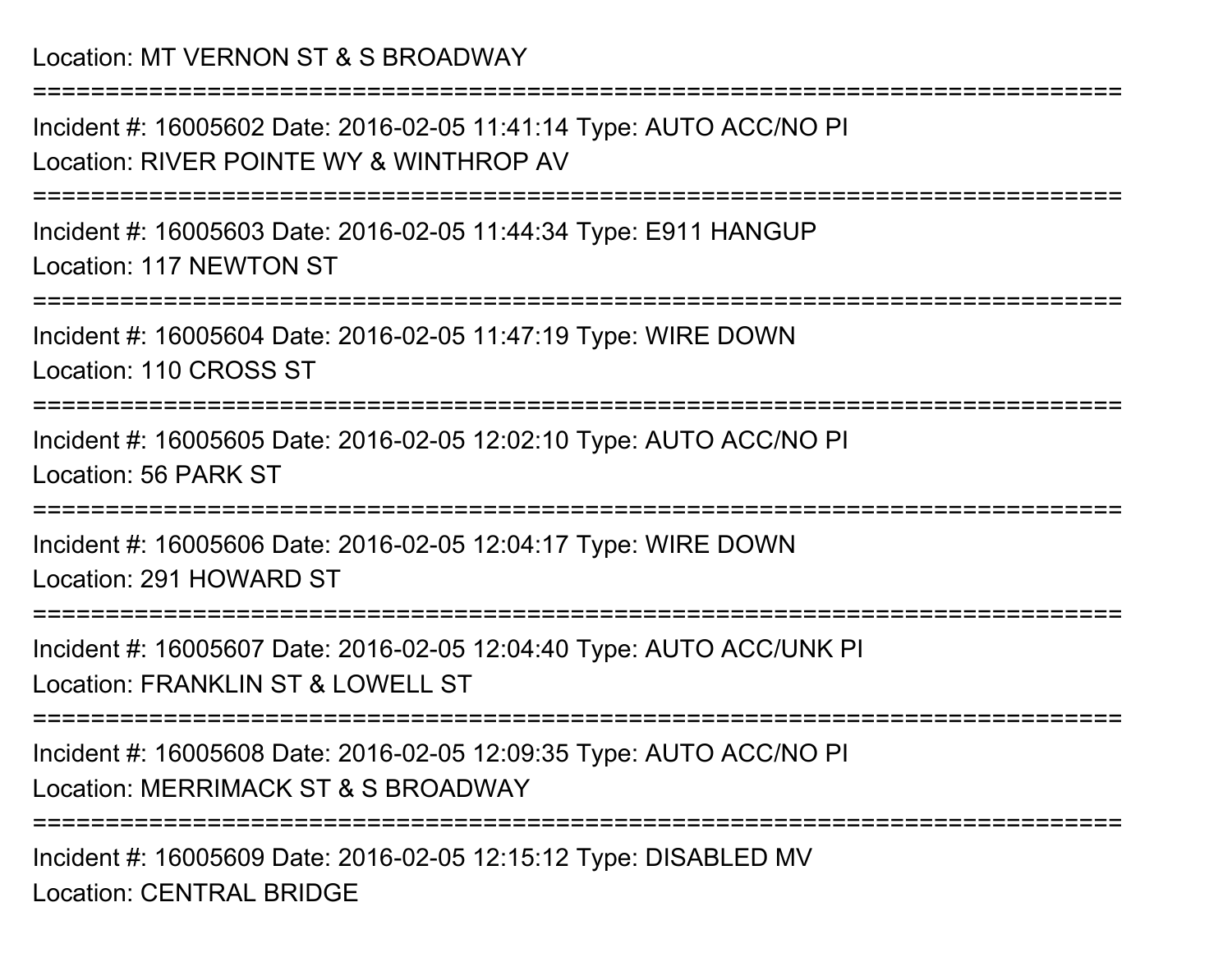Incident #: 16005610 Date: 2016-02-05 12:19:54 Type: GENERAL SERVLocation: 147 FARNHAM ST

```
Incident #: 16005611 Date: 2016-02-05 12:22:49 Type: GENERAL SERVLocation: WINTHROP AV
```
===========================================================================

===========================================================================

Incident #: 16005612 Date: 2016-02-05 12:26:12 Type: DISABLED MVLocation: AMES ST & OREGON AV

===========================================================================

Incident #: 16005613 Date: 2016-02-05 12:31:19 Type: CK WELL BEINGLocation: BROADWAY & WATER ST

===========================================================================

Incident #: 16005614 Date: 2016-02-05 12:34:00 Type: AUTO ACC/NO PI

Location: 621 HAVERHILL ST

===========================================================================

Incident #: 16005615 Date: 2016-02-05 12:41:50 Type: ASSIST FIRELocation: 26 WARREN ST

===========================================================================

Incident #: 16005616 Date: 2016-02-05 13:00:20 Type: GENERAL SERVLocation: 45 DRACUT ST

===========================================================================

Incident #: 16005617 Date: 2016-02-05 13:04:09 Type: AUTO ACC/NO PI

Location: 568 HAVERHILL ST

===========================================================================

Incident #: 16005618 Date: 2016-02-05 13:07:30 Type: MV/BLOCKING

Location: 220 HIGH CT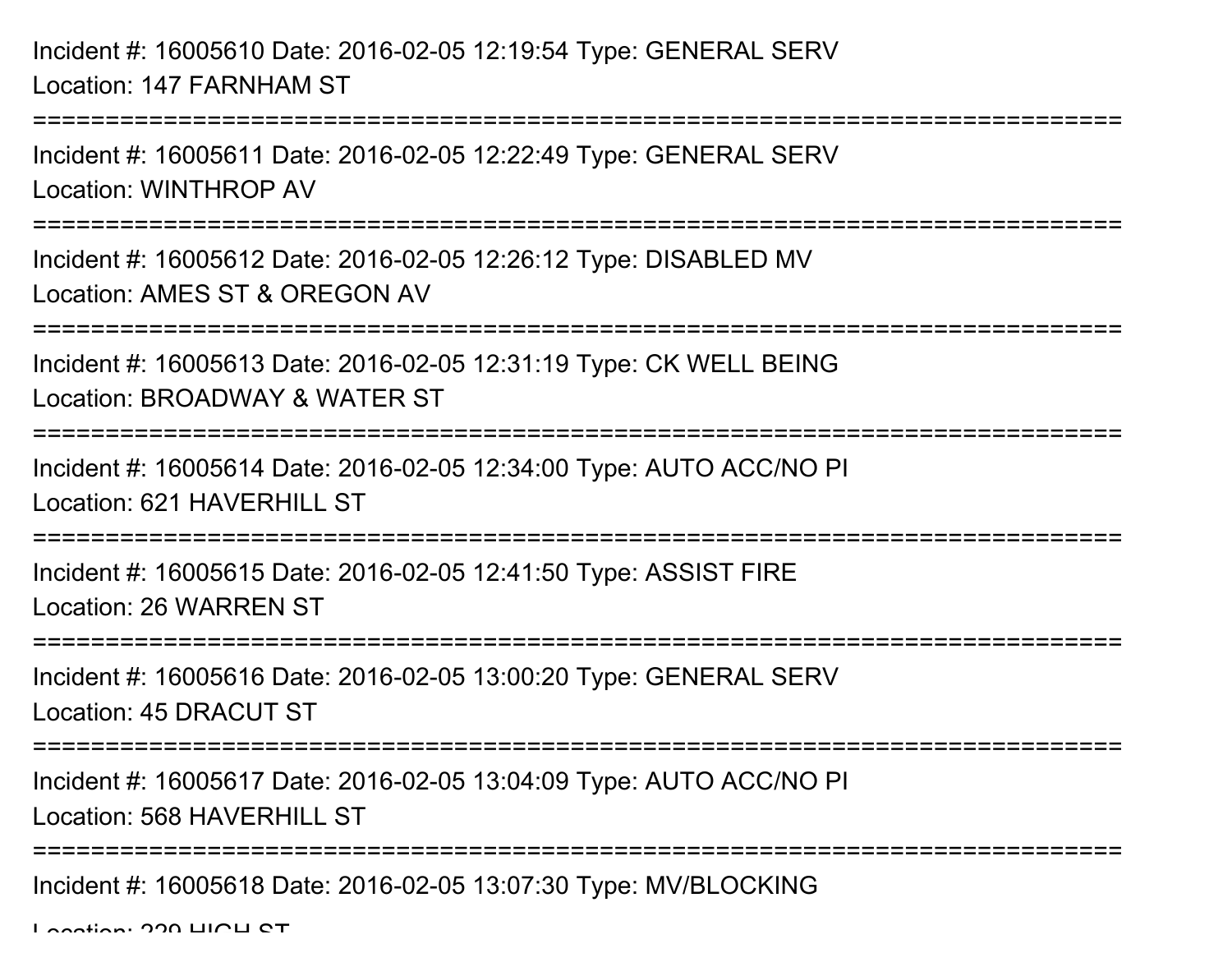===========================================================================Incident #: 16005619 Date: 2016-02-05 13:17:07 Type: INVESTIGATIONLocation: 29 S BOWDOIN ST

===========================================================================

Incident #: 16005620 Date: 2016-02-05 13:21:21 Type: M/V STOP

Location: FITZ ST & LAWRENCE ST

===========================================================================

Incident #: 16005621 Date: 2016-02-05 13:25:10 Type: WARRANT SERVELocation: 2 MUSEUM SQ

===========================================================================

Incident #: 16005622 Date: 2016-02-05 13:31:57 Type: WIRE DOWNLocation: 13 KENDALL ST

============================

Incident #: 16005623 Date: 2016-02-05 13:40:05 Type: HIT & RUN M/VLocation: 117 WILLOW ST

===========================================================================

Incident #: 16005624 Date: 2016-02-05 13:46:41 Type: ASSSIT OTHER PDLocation: 15 SPRINGFIFLD ST

===========================================================================

Incident #: 16005625 Date: 2016-02-05 13:59:04 Type: WIRE DOWNLocation: 130 FRANKLIN ST

===========================================================================

Incident #: 16005626 Date: 2016-02-05 13:59:17 Type: GENERAL SERVLocation: 3 WACHUSETTS AV

===========================================================================

Incident #: 16005627 Date: 2016-02-05 14:03:36 Type: AUTO ACC/UNK PI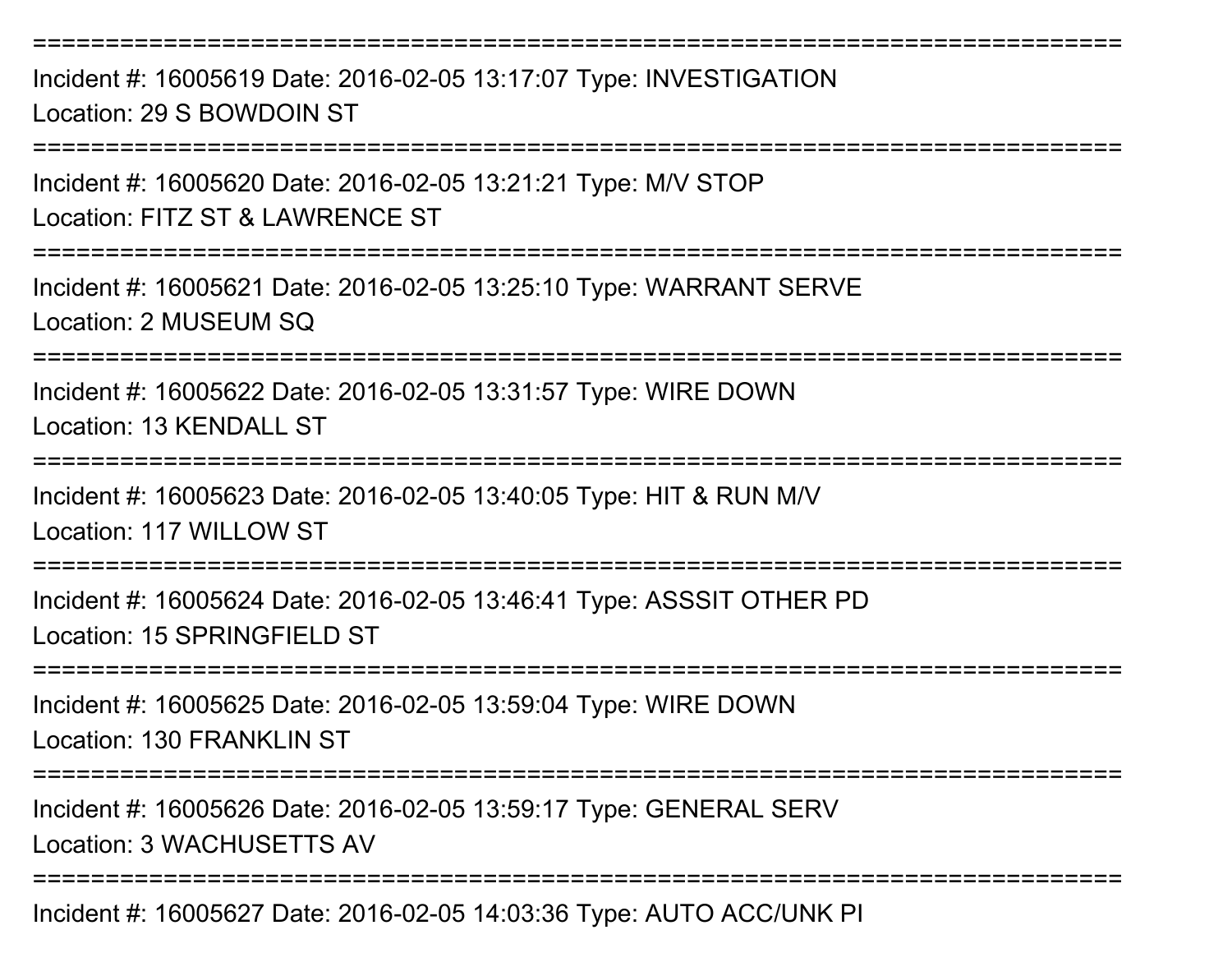Location: BRUCE ST & PARK ST

===========================================================================Incident #: 16005628 Date: 2016-02-05 14:12:15 Type: WIRE DOWNLocation: 150 ARLINGTON ST===========================================================================Incident #: 16005629 Date: 2016-02-05 14:13:40 Type: HIT & RUN M/VLocation: MERRIMACK ST & S UNION ST ===========================================================================Incident #: 16005630 Date: 2016-02-05 14:26:24 Type: AMBULANCE ASSSILocation: 87 SUMMER ST===========================================================================Incident #: 16005631 Date: 2016-02-05 14:27:35 Type: WIRE DOWNLocation: 55 MAY ST===========================================================================Incident #: 16005632 Date: 2016-02-05 14:45:35 Type: DISTURBANCELocation: 1 ROYAL ST================ Incident #: 16005633 Date: 2016-02-05 14:47:16 Type: ASSIST FIRELocation: 331 PROSPECT ST=========================== Incident #: 16005634 Date: 2016-02-05 14:52:55 Type: AUTO ACC/NO PILocation: 46 FERRY ST===========================================================================Incident #: 16005635 Date: 2016-02-05 14:59:01 Type: AUTO ACC/NO PILocation: 44 E BROOK PL

===========================================================================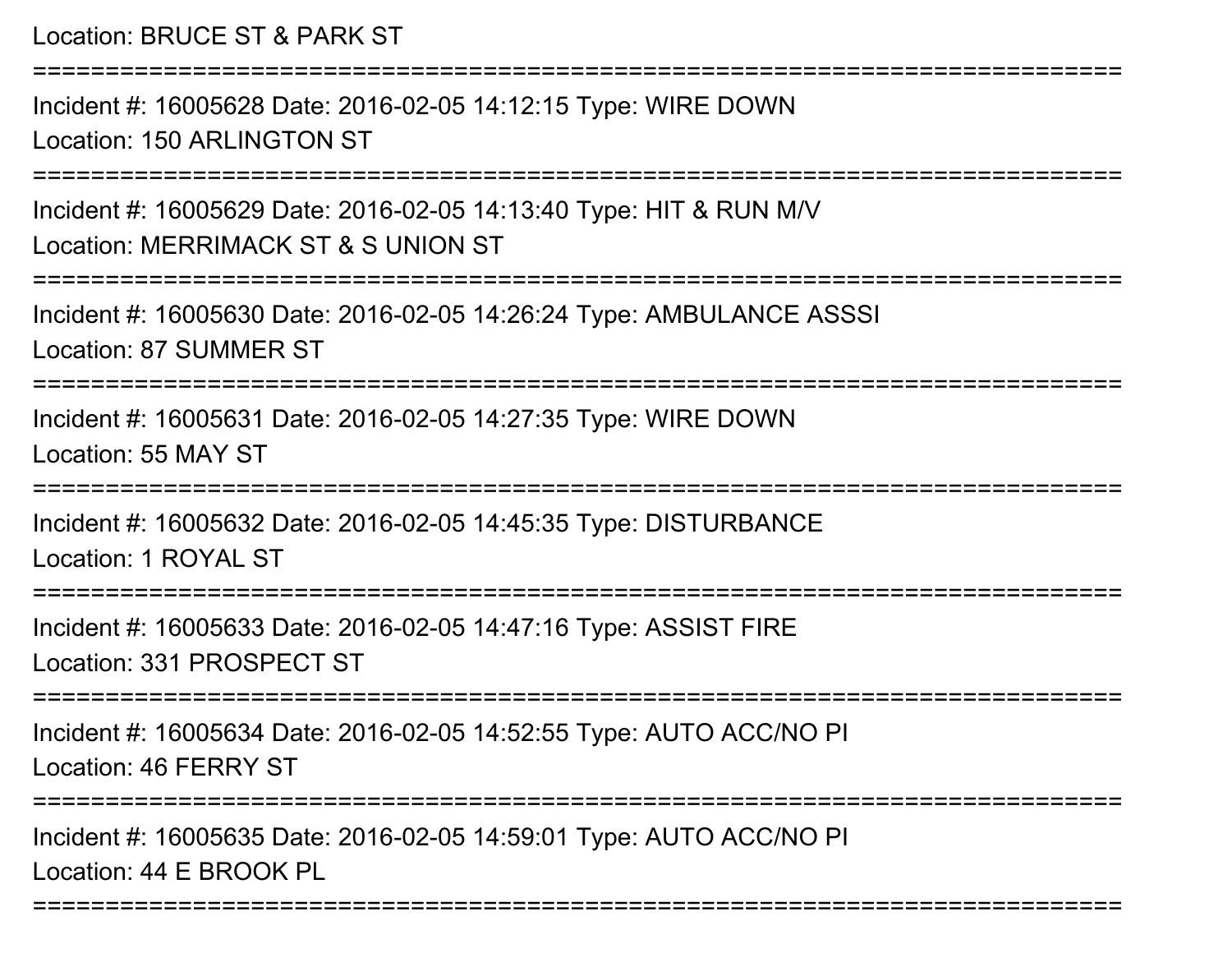Incident #: 16005637 Date: 2016-02-05 15:08:59 Type: TOW OF M/VLocation: 9 EASTON ST

===========================================================================

===========================================================================

Incident #: 16005638 Date: 2016-02-05 15:15:49 Type: GENERAL SERVLocation: 96 OLIVE AV

===========================================================================

Incident #: 16005639 Date: 2016-02-05 15:17:56 Type: TOW OF M/VLocation: 208 OSGOOD ST

===========================================================================

Incident #: 16005640 Date: 2016-02-05 15:20:57 Type: AUTO ACC/NO PILocation: BROADWAY AV & WASHINGTON ST

===========================================================================

Incident #: 16005641 Date: 2016-02-05 15:21:19 Type: MEDIC SUPPORTLocation: YMCA / 40 LAWRENCE ST #425

===========================================================================

Incident #: 16005642 Date: 2016-02-05 15:37:46 Type: TOW OF M/VLocation: 254 SALEM ST

===========================================================================

Incident #: 16005643 Date: 2016-02-05 15:38:16 Type: AUTO ACC/NO PILocation: HAVERHILL ST & MAY ST

===========================================================================

Incident #: 16005644 Date: 2016-02-05 15:45:51 Type: TOW OF M/VLocation: 254 SALEM ST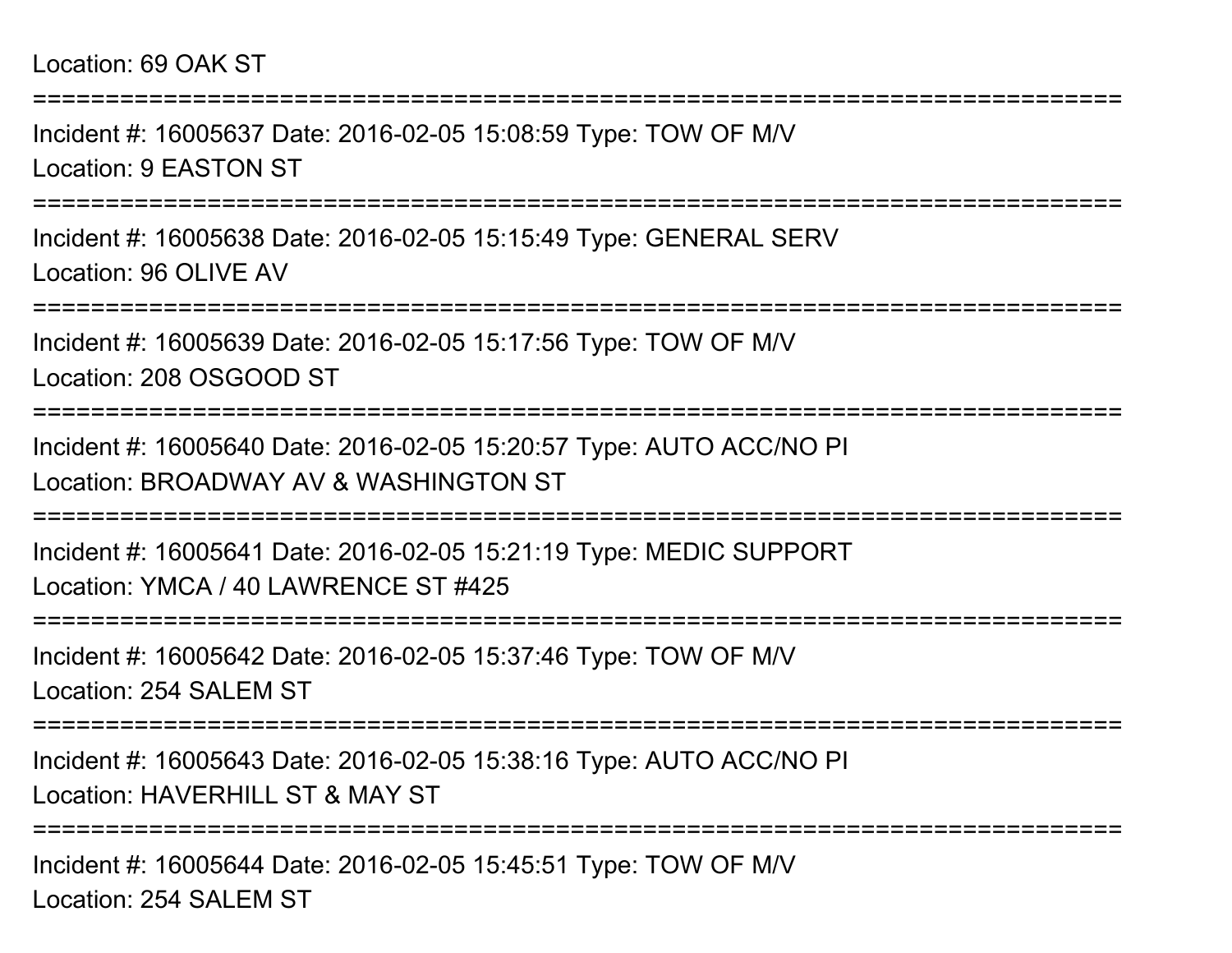Incident #: 16005645 Date: 2016-02-05 15:51:24 Type: WIRE DOWNLocation: 484 ANDOVER ST

===========================================================================Incident #: 16005646 Date: 2016-02-05 15:54:09 Type: M/V STOPLocation: BROADWAY & HAVERHILL ST===========================================================================Incident #: 16005647 Date: 2016-02-05 16:01:55 Type: AUTO ACC/NO PILocation: 69 MAY ST===========================================================================Incident #: 16005648 Date: 2016-02-05 16:02:35 Type: TOW OF M/VLocation: 114 HAVERHILL ST ===========================================================================Incident #: 16005649 Date: 2016-02-05 16:05:11 Type: ANIMAL COMPLLocation: 5 FITZ ST============================= Incident #: 16005650 Date: 2016-02-05 16:17:22 Type: TOW OF M/VLocation: 88 HAVERHILL ST ===========================================================================Incident #: 16005651 Date: 2016-02-05 16:19:33 Type: TOW OF M/VLocation: 18 DUCKETT AV===========================================================================Incident #: 16005652 Date: 2016-02-05 16:23:00 Type: MV/BLOCKINGLocation: 62 KINGSTON ST===========================================================================

Incident #: 16005653 Date: 2016-02-05 16:24:40 Type: DISORDERLY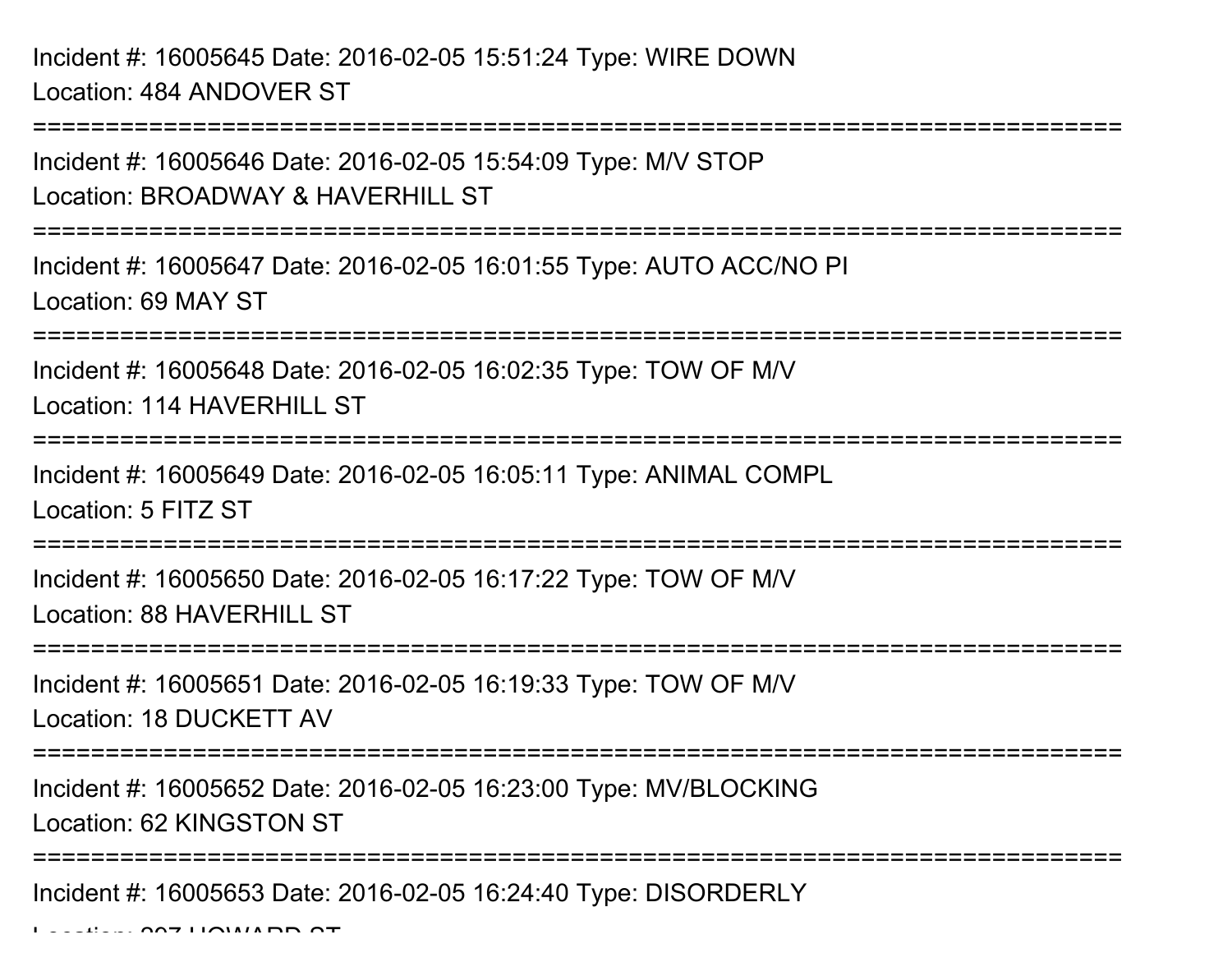===========================================================================Incident #: 16005656 Date: 2016-02-05 16:33:39 Type: ROBBERY UNARMLocation: 198 FARNHAM ST FL 2

===========================================================================

Incident #: 16005654 Date: 2016-02-05 16:34:04 Type: SHOPLIFTINGLocation: MARKET BAKSET / 700 ESSEX ST

===========================================================================

Incident #: 16005655 Date: 2016-02-05 16:35:19 Type: HIT & RUN M/VLocation: 184 SARATOGA ST

===========================================================================

Incident #: 16005657 Date: 2016-02-05 16:36:04 Type: E911 HANGUPLocation: 222 ESSEX ST #205

===========================================================================

Incident #: 16005658 Date: 2016-02-05 16:39:17 Type: WIRE DOWNLocation: 19 EXETER ST

===========================================================================

Incident #: 16005659 Date: 2016-02-05 16:52:33 Type: ALARM/BURGLocation: 2 SARATOGA ST

===========================================================================

Incident #: 16005660 Date: 2016-02-05 16:59:51 Type: CK WELL BEINGLocation: WALGREENS / 220 S BROADWAY

===========================================================================

Incident #: 16005661 Date: 2016-02-05 17:23:52 Type: TRESPASSINGLocation: 138 MARGIN ST

===========================================================================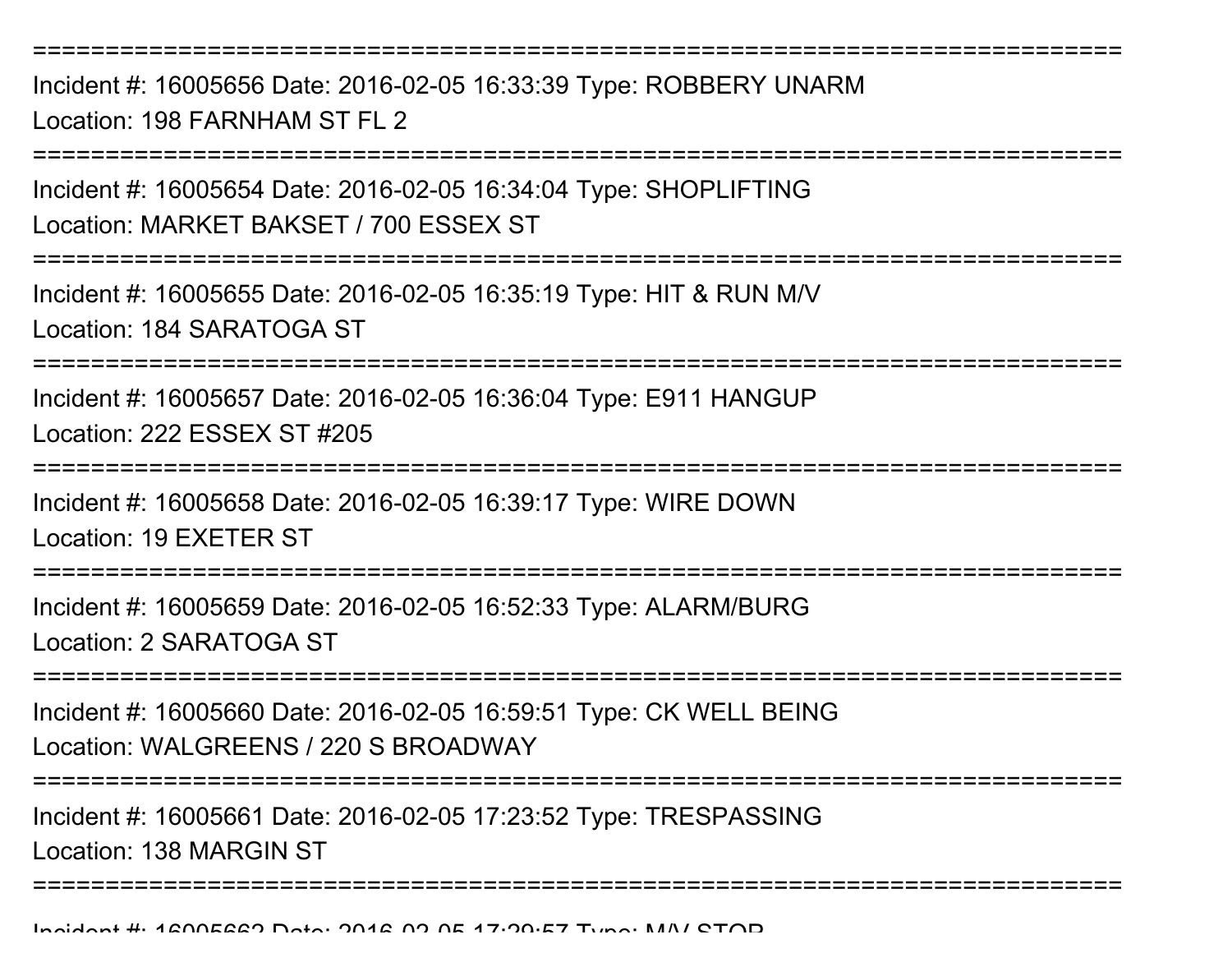===========================================================================

Incident #: 16005663 Date: 2016-02-05 17:35:28 Type: M/V STOPLocation: 36 JACKSON ST

===========================================================================

Incident #: 16005664 Date: 2016-02-05 17:37:13 Type: STOL/MV/PASLocation: 73 HIGH ST

===========================================================================

Incident #: 16005665 Date: 2016-02-05 17:45:15 Type: MEDIC SUPPORTLocation: 4 PEARL ST

================

Incident #: 16005666 Date: 2016-02-05 17:56:56 Type: M/V STOPLocation: FRANKLIN ST & LOWELL ST

===========================================================================

Incident #: 16005667 Date: 2016-02-05 17:58:11 Type: HIT & RUN M/VLocation: 184 JACKSON ST

======================

Incident #: 16005668 Date: 2016-02-05 18:05:21 Type: MEDIC SUPPORTLocation: 343 SALEM ST #A

===========================================================================

Incident #: 16005670 Date: 2016-02-05 18:09:20 Type: AUTO ACC/NO PILocation: 7-11 / 703 HAVERHILL ST

===========================================================================

===========================================================================

Incident #: 16005669 Date: 2016-02-05 18:10:13 Type: M/V STOPLocation: HAMPS & COMM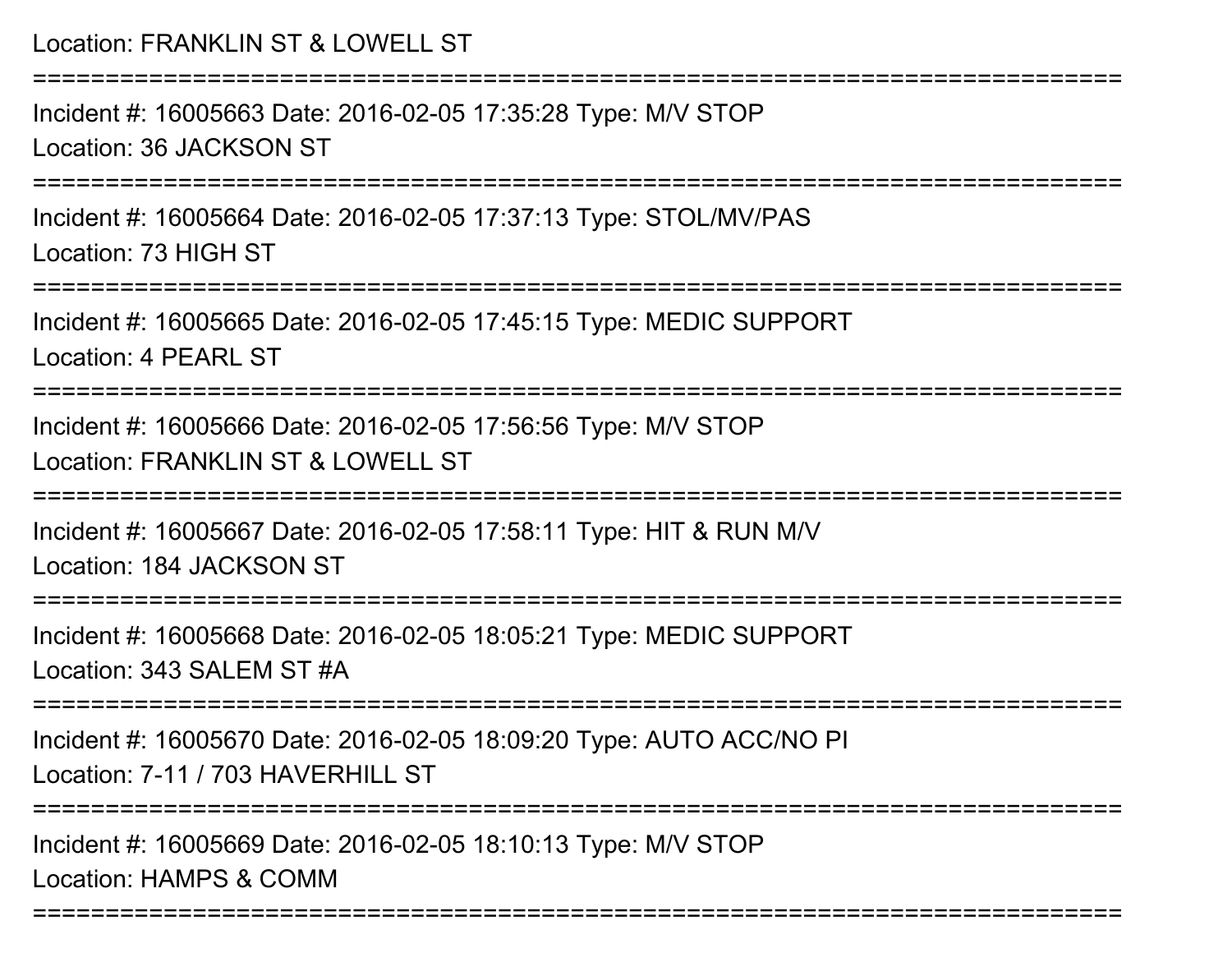Incident #: 16005671 Date: 2016-02-05 18:24:22 Type: KEEP PEACELocation: 40 MANCHESTER ST

===========================================================================

Incident #: 16005672 Date: 2016-02-05 18:31:32 Type: WIRE DOWNLocation: N PARISH RD & OSGOOD ST

===========================================================================

Incident #: 16005673 Date: 2016-02-05 18:41:50 Type: M/V STOPLocation: ESSEX ST & MARGIN ST

===========================================================================

Incident #: 16005674 Date: 2016-02-05 18:47:28 Type: M/V STOP

Location: BEDFORD ST & MARGIN ST

===========================================================================

Incident #: 16005675 Date: 2016-02-05 18:50:40 Type: M/V STOP

Location: ESSEX ST & FRANKLIN ST

===========================================================================

Incident #: 16005676 Date: 2016-02-05 18:57:08 Type: UNWANTEDGUESTLocation: WALGREENS / 135 BROADWAY

===========================================================================

Incident #: 16005677 Date: 2016-02-05 18:57:58 Type: 911 HANG UPLocation: 18 EVERETT ST

===========================================================================

Incident #: 16005678 Date: 2016-02-05 18:59:36 Type: WIRE DOWNLocation: 3 NEWTON ST

===========================================================================

Incident #: 16005679 Date: 2016-02-05 19:04:30 Type: M/V STOPLocation: 19 WINTER ST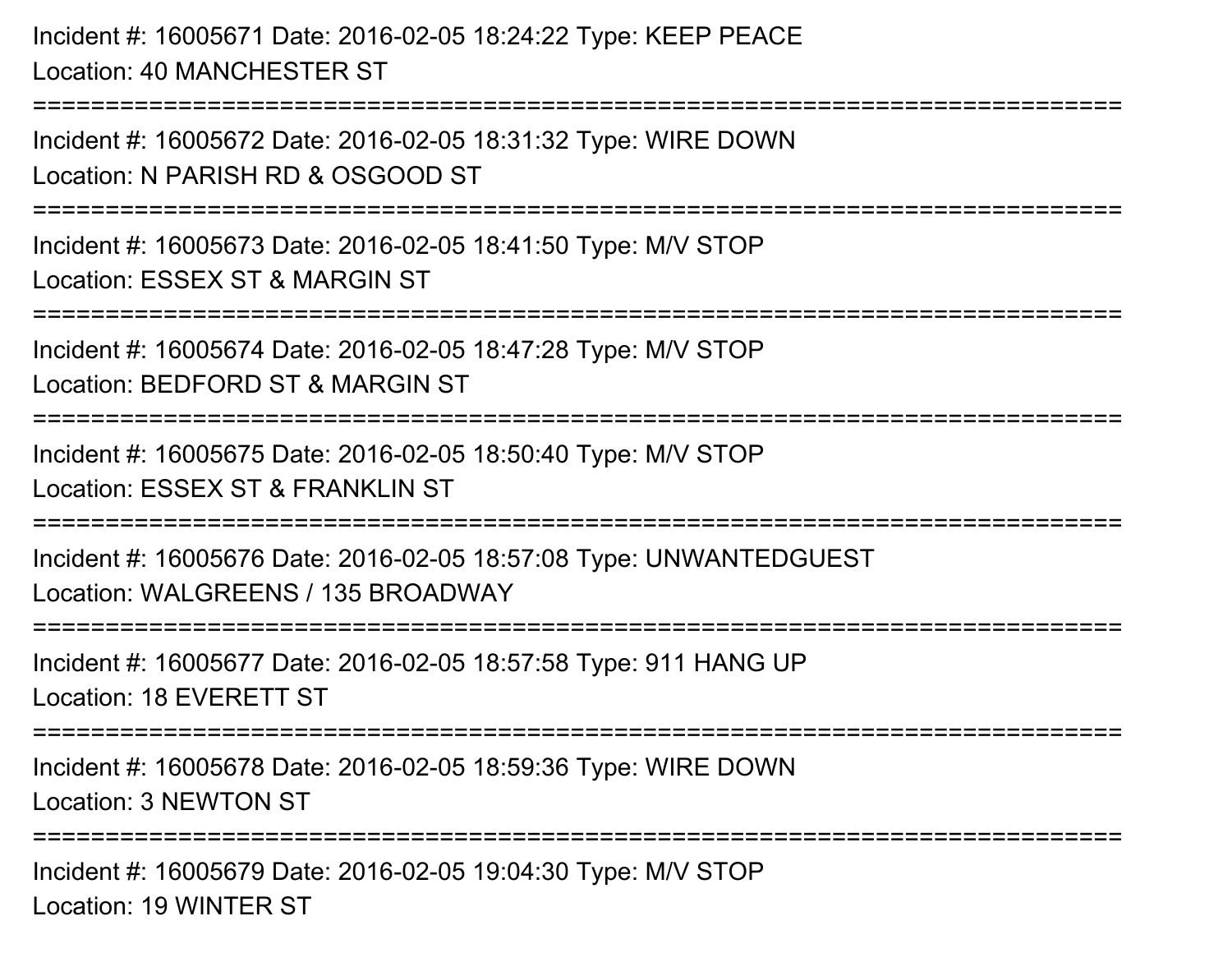Incident #: 16005680 Date: 2016-02-05 19:09:45 Type: DISTURBANCELocation: 165 DRACUT ST

Incident #: 16005681 Date: 2016-02-05 19:13:30 Type: MEDIC SUPPORTLocation: 47 BUTLER ST

===========================================================================

===========================================================================

Incident #: 16005682 Date: 2016-02-05 19:33:09 Type: ALARM/BURGLocation: 155 MARSTON ST

=======================

Incident #: 16005683 Date: 2016-02-05 19:38:26 Type: ALARM/BURGLocation: BANK OF AMERICA / 67 WINTHROP AV

===========================================================================

Incident #: 16005684 Date: 2016-02-05 19:38:37 Type: LARCENY/PASTLocation: MCDONALDS / 599 ANDOVER ST

===========================================================================

Incident #: 16005685 Date: 2016-02-05 19:43:14 Type: DRUG OVERDOSELocation: 16 BENNINGTON ST FL 1

===========================================================================

Incident #: 16005686 Date: 2016-02-05 19:45:20 Type: MEDIC SUPPORTLocation: 12 CARRUTHERS PL FL 1

===========================================================================

Incident #: 16005687 Date: 2016-02-05 19:53:10 Type: ALARM/BURGLocation: MARTINEZ RESIDENCE / 15 FLORAL ST

===========================================================================

Incident #: 16005688 Date: 2016-02-05 20:31:38 Type: NOTIFICATION

Location: 12 CEDAR ST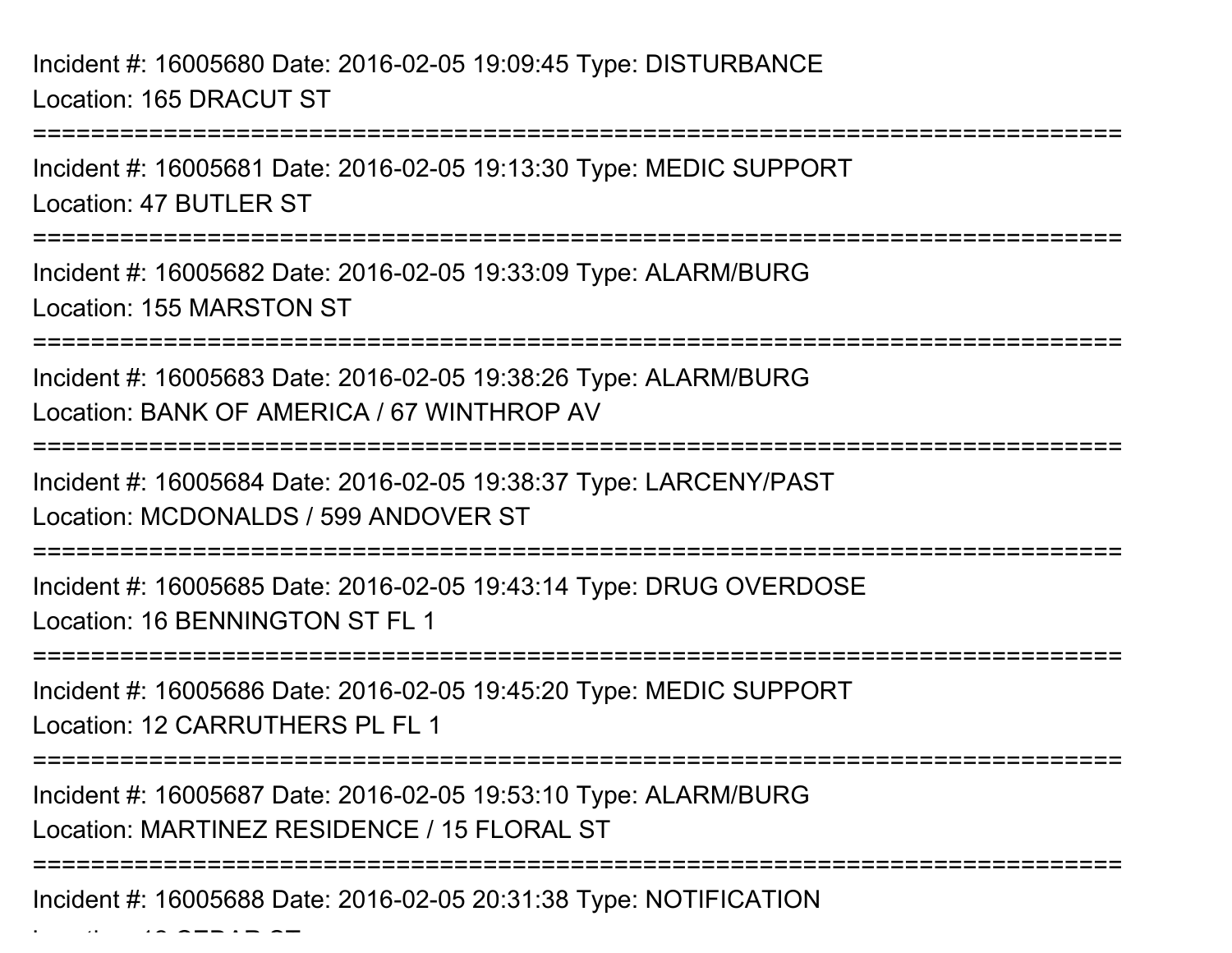===========================================================================

Incident #: 16005689 Date: 2016-02-05 20:32:22 Type: SUS PERS/MVLocation: 49 LENOX ST

=================

Incident #: 16005690 Date: 2016-02-05 20:36:57 Type: MEDIC SUPPORTLocation: 317 HAMPSHIRE ST #D

===============

Incident #: 16005691 Date: 2016-02-05 20:53:55 Type: LARCENY/PASTLocation: 298 LAWRENCE ST

===========================================================================

Incident #: 16005692 Date: 2016-02-05 21:12:01 Type: HIT & RUN M/VLocation: HAMPSHIRE ST & LAWRENCE ST

===========================================================================

Incident #: 16005693 Date: 2016-02-05 21:19:15 Type: VIO CITY ORDLocation: 134 CHESTER ST

===========================================================================

Incident #: 16005694 Date: 2016-02-05 21:20:16 Type: ALARM/BURGLocation: LEONARD SCHOOL / 60 ALLEN ST

===========================================================================

Incident #: 16005695 Date: 2016-02-05 21:43:23 Type: M/V STOPLocation: BROADWAY & CROSS ST

===========================================================================

===========================================================================

Incident #: 16005696 Date: 2016-02-05 21:54:30 Type: M/V STOP

Location: MARKET ST & PARKER ST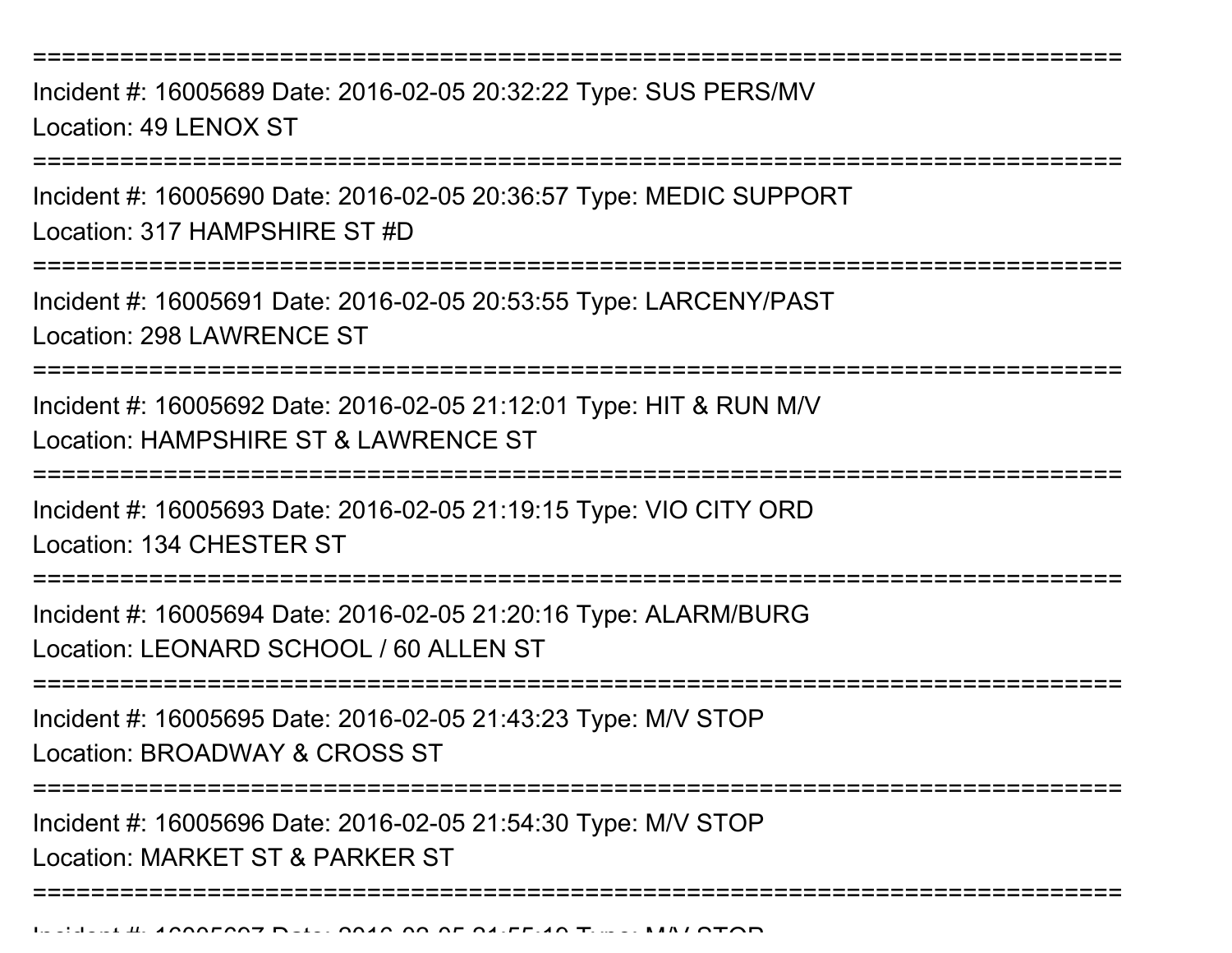Location: 17 INMAN ST

===========================================================================

Incident #: 16005698 Date: 2016-02-05 22:20:22 Type: A&B D/W/ PROGLocation: 279 PARK ST FL 1

===========================================================================

Incident #: 16005699 Date: 2016-02-05 22:32:09 Type: M/V STOPLocation: CANAL ST & HAMPSHIRE ST

===========================================================================

Incident #: 16005700 Date: 2016-02-05 23:05:45 Type: M/V STOP

Location: MCKINLEY AV & MT VERNON ST

===========================================================================

Incident #: 16005701 Date: 2016-02-05 23:08:55 Type: MEDIC SUPPORTLocation: BROADWAY & COMMON ST

===========================================================================

Incident #: 16005702 Date: 2016-02-05 23:14:42 Type: MEDIC SUPPORTLocation: 166 PARKER ST FL 1

======================

Incident #: 16005703 Date: 2016-02-05 23:18:36 Type: SUS PERS/MVLocation: 26 ISLAND ST

===========================================================================

Incident #: 16005704 Date: 2016-02-05 23:27:43 Type: UNWANTEDGUESTLocation: 73 CROSS ST FL 3

====================

===========================================================================

Incident #: 16005705 Date: 2016-02-05 23:40:57 Type: M/V STOPLocation: AMESBURY ST & HAVERHILL ST